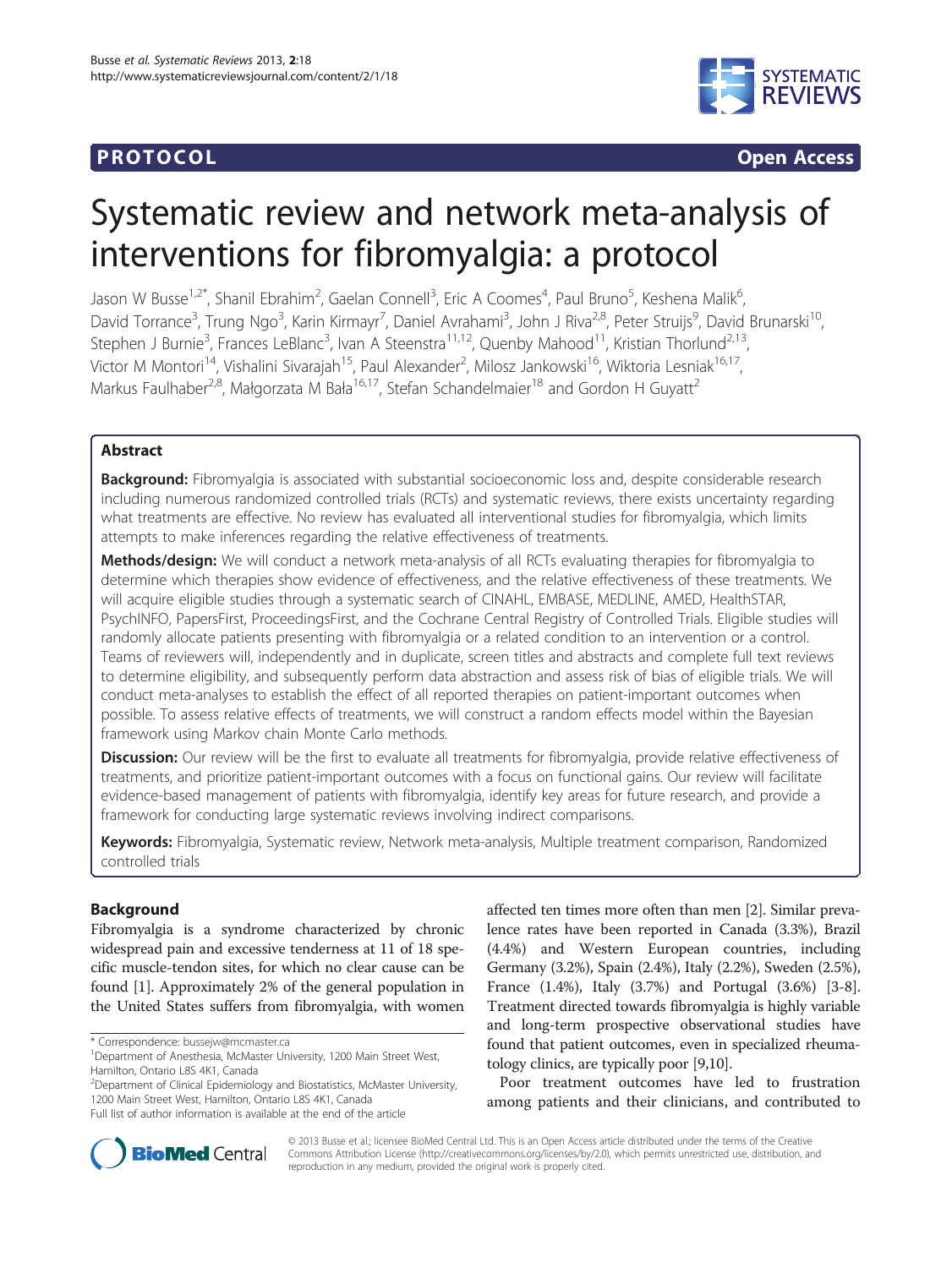the impact of fibromyalgia on disability [\[11-13](#page-6-0)]. Observational studies have found that 20% to 50% of persons with fibromyalgia report that they are unable to work or that they can work only a few days per month, and 27% to 55% receive disability or social security payments. Of those that do work, 36% experience an average of two or more absences from work per month [\[11](#page-6-0)-[13\]](#page-6-0).

Physicians typically find fibromyalgia difficult to manage and patients with fibromyalgia are likely to be dissatisfied with treatment [[14\]](#page-6-0). A recent survey of 1,200 primary care physicians in the United States (33% response rate) found that only 14% of respondents indicated very good or excellent satisfaction with managing patients with fibromyalgia and other medically unexplained symptoms [\[15\]](#page-7-0), and a study of 400 British general practitioners (75% response rate) found that only 44% of respondents felt there were effective treatment options available for this population [\[16](#page-7-0)].

There have been no less than 38 systematic reviews addressing therapies for fibromyalgia [\[17](#page-7-0)-[54\]](#page-7-0); however, the large majority of reviews to date have explored therapies in isolation or looked at a subgroup of treatments. There have been two network meta-analyses we are aware of that explored multiple therapies for fibromyalgia [[51,52\]](#page-7-0). The first [[52\]](#page-7-0) restricted comparisons to pharmacological treatments only and used the Jadad scale to assess study quality [[55\]](#page-7-0), which has been criticized as overly simplistic and placing too much emphasis on blinding [\[56](#page-7-0)]. The second [\[51](#page-7-0)] excluded complementary and alternative medicine approaches, had no assessment of study quality, and summarized continuous data using the standardized mean difference, which is vulnerable to differential variability in populations enrolled and adds challenges in interpreting the magnitude and importance of treatment effects [\[57,58](#page-7-0)]. No review has looked at all interventional studies for fibromyalgia, which limits attempts to make inferences regarding the relative effectiveness of available treatments. Further, none used the GRADE framework to establish confidence in pooled estimates of treatment effect [[59\]](#page-7-0).

We will explore all therapies for fibromyalgia that have been tested in randomized controlled trials (RCTs) and use Bayesian mixed treatment comparison methods (adjusted indirect comparisons) to complement the direct comparisons of the relative effects of competing interventions in RCTs [[60,61\]](#page-7-0).

## Methods/design

## Protocol and registration

Our protocol is registered on PROSPERO (CRD4201200 3291), [http://www.crd.york.ac.uk/PROSPERO.](http://www.crd.york.ac.uk/PROSPERO)

Our paper conforms to the PRISMA guidelines for reporting systematic reviews [\[62\]](#page-8-0).

#### Eligibility criteria

Trials eligible for our review will (1) have enrolled adult patients (≥18 years of age) presenting with fibromyalgia or a related condition (for example, myofascial pain syndrome, fibrositis, fibromyositis, muscular rheumatism, chronic generalized pain syndrome), and (2) have randomized patients to an intervention or a control arm.

## Information sources and search

We will identify relevant RCTs, in any language, by a systematic search of CINAHL, EMBASE, MEDLINE, AMED, HealthSTAR, PsycINFO, PapersFirst, ProceedingsFirst, and the Cochrane Central Registry of Controlled Trials, from inception of the database, with relevant MeSH headings. An experienced librarian (QM) developed a sensitive search strategy for each individual database (see Additional file [1](#page-6-0)). We will scan the bibliographies of all retrieved trials and other relevant publications, including reviews and meta-analyses, for additional relevant articles.

#### Study selection

Twenty reviewers with experience in health research methodology will work in pairs to screen, independently and in duplicate, titles and available abstracts of identified citations and acquire the full text publication of any article that either reviewer judge as potentially eligible. The same reviewer teams will independently apply eligibility criteria to the full text of potentially eligible trials. Reviewers will resolve disagreements by consensus or, if a discrepancy remains, through discussion with one of two arbitrators (JWB or GHG).

## Data collection process and data items

Using standardized forms (see Additional file [2\)](#page-6-0) and a detailed instruction manual that will be used to inform specific tailoring of an online data abstraction program (DistillerSR), ten teams of reviewers will extract data independently and in duplicate from each eligible study. To ensure consistency across reviewers, we will conduct calibration exercises before starting the review. Data abstracted will include demographic information, methodology, intervention details, and all reported patient-important outcomes. Reviewers will resolve disagreements by discussion, and one of two arbitrators (JWB or GHG) will adjudicate unresolved disagreements. We will contact study authors to resolve any uncertainties.

Two reviewers (GC, EAC) will independently extract details on interventions and outcomes from all RCTs in order to classify them into common intervention categories. The abstractors will develop the categories independently and then achieve consensus through discussion. Outcomes will be classified into domains, based on the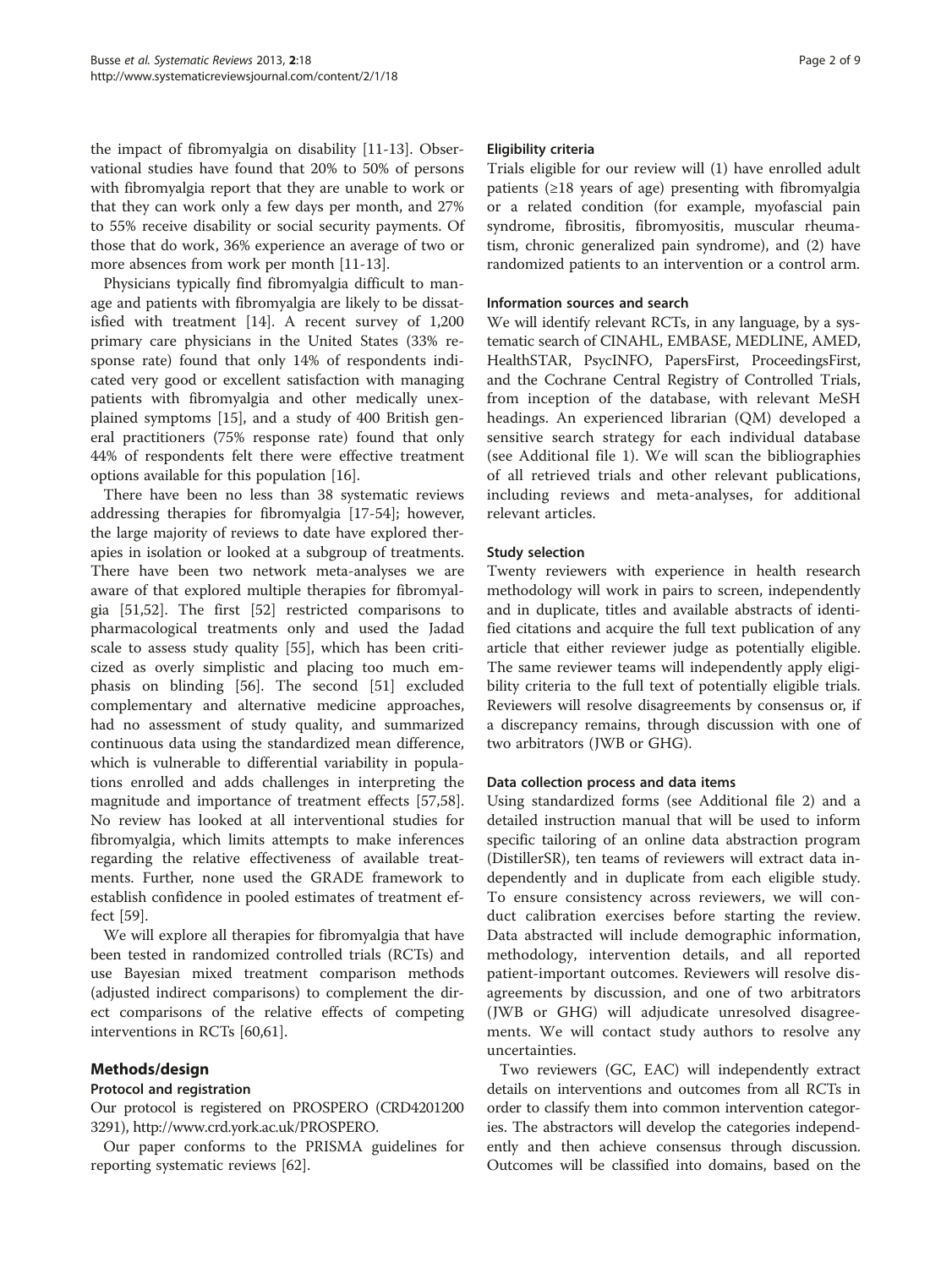guidelines published by the Initiative on Methods, Measurement, and Pain Assessment in Clinical Trials (IMMPACT) [[63](#page-8-0)-[70](#page-8-0)]. These consist of nine domains: pain; physical and emotional functioning (including Quality of Life); participant rating of improvement and satisfaction with treatment; adverse events; participant disposition (for example, adherence to the treatment regime and reasons for premature withdrawal from the trial); role functioning (that is, work and educational activities, social and recreational activities, home and family care); interpersonal functioning (that is, interpersonal relationships, sexual activities); sleep; and fatigue.

## Risk of bias in individual studies

Reviewers will assess risk of bias within each study with a modified Cochrane risk of bias instrument which assesses the following key domains: sequence generation; allocation concealment; blinding of participants, healthcare professionals, outcome assessors, data collectors, and data analysts; incomplete outcome data; selective outcome reporting; and other sources of bias. Reviewers will input response options of 'definitely yes', 'probably yes', 'probably no', and 'definitely no' for each of the domains, with 'definitely yes' and 'probably yes' ultimately assigned low risk of bias and 'definitely no' and 'probably no' assigned high risk of bias [[71\]](#page-8-0). Reviewers will resolve disagreements by discussion, and one of two arbitrators (JWB or GHG) will adjudicate unresolved disagreements.

#### Direct comparisons meta-analyses

To pool outcome data for trials that compare the same intervention with the same comparator, we will use random effects meta-analyses, which are conservative in that they consider both within and among study differences in calculating the error term used in the analysis [[11\]](#page-6-0). We will pool cross-over trials with parallel design RCTs, using methods outlined in the Cochrane handbook to derive effect estimates [\[72](#page-8-0)]. Specifically, we will perform a paired t-test for each cross-over trial if either of the following are available: 1) the individual participant data; 2) the mean and SD (or standard error) of the participant-specific differences between the intervention and control measurements; 3) the mean difference and one of the following: (i) a t-statistic from a paired  $t$ -test, (ii) a p-value from a paired  $t$ -test, or (iii) a confidence interval from a paired analysis; or 4) a graph of measurements of the intervention arm and control arm from which we can extract individual data values (pending that the matched measurements for each individual can be identified) [\[72\]](#page-8-0). If these data are not available, we will approximate paired analyses by first calculating the mean difference for the paired analysis (MD =  $M_E$  -  $M_C$ ) and the standard error of the mean difference:

 $SE(MD) = \frac{SD_{diff}}{\sqrt{N}}$ , where N represents the number of participants in the trial, and  $SD<sub>diff</sub>$  represents the standard deviation of within-participant differences between the intervention and control measurements [\[72\]](#page-8-0). If the standard error or standard deviation of within-participant differences is not available, we will impute the standard deviation using methods outlined in the Cochrane Handbook [\[73\]](#page-8-0).

## Ensuring interpretable results from pooled estimates of effect

We will use a number of approaches to facilitate interpretable results from our meta-analyses. For trials that report dichotomous outcomes, we will calculate the odds ratio (OR) to inform relative effectiveness. We will acquire estimates of baseline risk from observational studies or, if not available, from the median of the control group from eligible RCTs.

When pooling across trials that report continuous outcomes using the same instrument, we will calculate the weighted mean difference (WMD), which maintains the original unit of measurement and represents the average difference between groups [\[74](#page-8-0)]. Once the WMD has been calculated, we will contextualize this value by noting the corresponding minimally important difference (MID) - the smallest change in instrument score that patients perceive is important. We will prioritize use of anchor-based MIDs when available, and calculate distribution-based MIDs when they are not.

Contextualizing the WMD through the MID can be misleading because clinicians may interpret a WMD less than the MID as suggesting that no patient obtains an important benefit, which is not accurate. Therefore, we will generate an estimate of the proportion of patients who have benefited by applying the MID to individual studies, estimating the proportions who benefit in each study, and then aggregate the results in order to provide a summary estimate of the proportion of patients who benefit from treatment across all studies. Details of the methods by which we will conduct this analysis are presented immediately below in our discussion of situations in which investigators have used different instruments to measure the same construct.

For trials that use different continuous outcome measures that address the same underlying construct, one cannot calculate a weighted mean difference, and we will therefore calculate a measure of effect called the standardized mean difference (SMD) or 'effect size'. This involves dividing the difference between the intervention and control means in each trial (that is, the mean difference) by the estimated between-person standard deviation (SD) for that trial. The SMD expresses the intervention effect in SD units rather than the original units of measurement, with the value of a SMD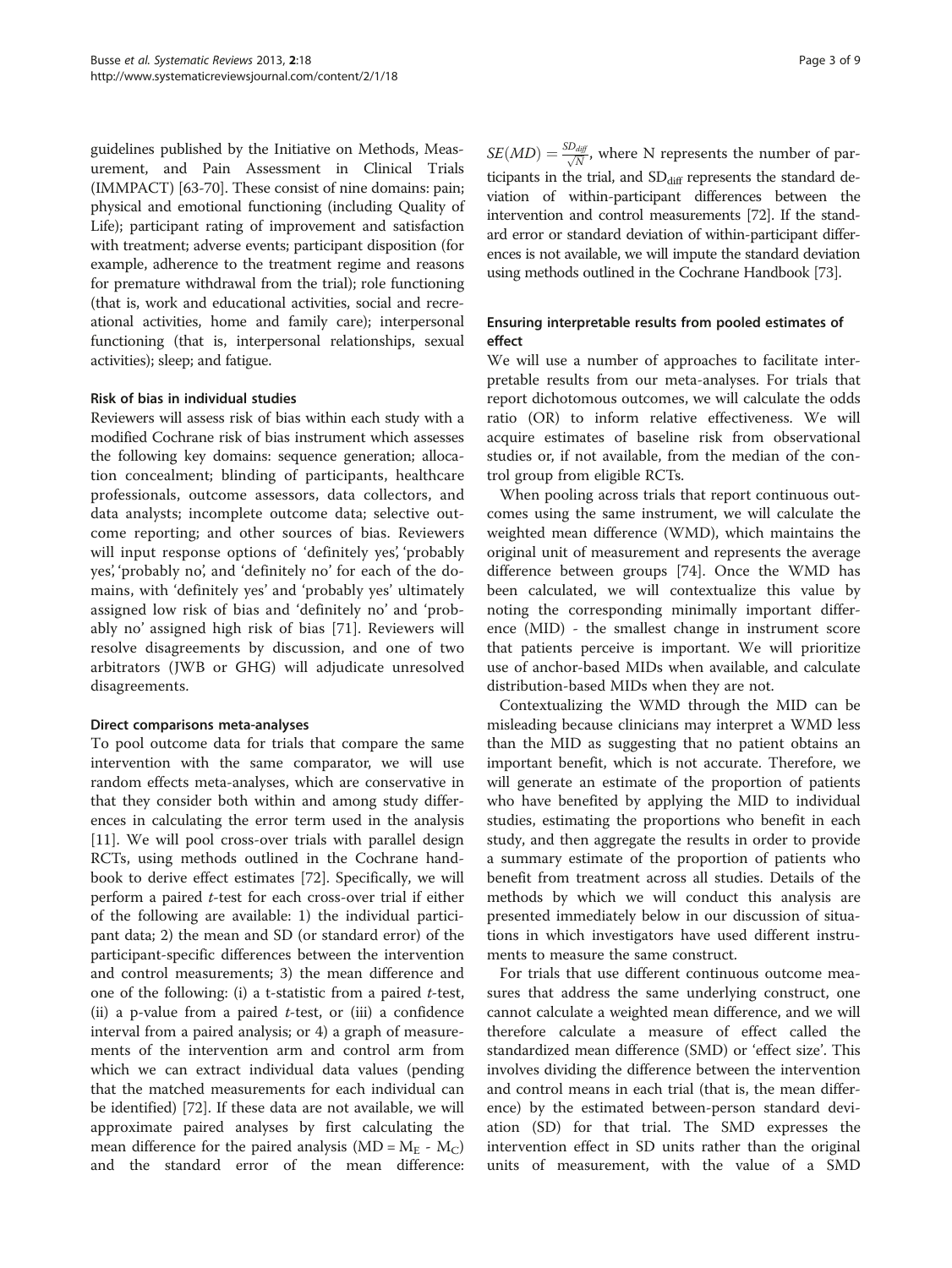depending on both the size of the effect (the difference between means) and the SD of the outcomes (the inherent variability among participants).

This common approach to pooling continuous outcome data is often problematic. If the heterogeneity of patients is different across studies, the SD will vary across studies. Therefore, given the same true difference in outcome between intervention and control groups, trials with more heterogeneous patients will show apparently - but spuriously - smaller effects than trials enrolling less heterogeneous patients. Furthermore, interpretation of the magnitude of effect when represented as SD units is not intuitive.

In order to address these issues, we will contextualize the SMD value through MID units, which are not vulnerable to the distortions that varying heterogeneity of populations can create and are more interpretable to both clinicians and patients [[58](#page-7-0),[75](#page-8-0)]. For outcome measures that have an established anchor-based MID we will use this measure to convert the summary effect into OR. We will complement this presentation by either converting the summary effect into natural units of a widely accepted instrument used to measure changes in the domain of interest or, if such an instrument is not available, we will substitute the MID for the SD (denominator) in the SMD equation, which will result in more readily interpretable MID units instead of SD units [\[58](#page-7-0)]. Finally, we will, as for SMD, provide a summary estimate of the proportion of patients who benefit from treatment across all studies

We illustrate this approach with the following example. We will first describe how we will summarize the outcome in MID units. Assume that a trial reports a mean difference (MD) on a continuous outcome measure "X", and assume that an anchor-based MID for instrument X,  $MID_X$ , has been established. The estimated MD is a random variable. If we standardize this random variable by dividing it by the  $MID<sub>X</sub>$ , we get a new random variable,  $MD/MID_X$ . We know from basic probability theory that because  $MID<sub>X</sub>$  is a constant, the variance of  $MD/MID<sub>X</sub>$  is given by:

$$
Var\left(\frac{MD}{MID_X^2}\right) = \frac{Var(MD)}{MID_X^2}
$$

That is, the variance of the mean difference divided by the square of the MID. Further, the standard error of  $MD/MID<sub>X</sub>$  is given by:

$$
SE\left(\frac{MD}{MID_X^2}\right) = \sqrt{\frac{Var(MD)}{MID_X^2}} = \frac{SE(SD)}{MID_X}
$$

Consider a meta-analysis that included k trials. The first j trials use disease-specific instrument A, and the last k-j trials use disease-specific instrument B. Let MD<sub>i</sub> denote the mean difference observed in trial i, let MIDA denote the MID established for instrument A, and let  $MID<sub>B</sub>$  denote the MID established for instrument B. Further, let  $m_i$  denote the MID standardized effect for trial i. To pool results across trials using MIDs we must first estimate the  $m_i$  and its associated variance for all trials. For  $i = 1, \ldots, j$  we have:

$$
m_i = \frac{MD_i}{MID_A}
$$
 and  $Var(m_i) = \frac{Var(MD_i)}{MID_A^2}$ 

and for  $i = j + 1, \ldots, k$  we have:

$$
m_i = \frac{MD_i}{MID_B}
$$
 and  $Var(m_i) = \frac{Var(MD_i)}{MID_B^2}$ 

By defining the trial weights as  $w_i = Var(m_i)^{-1}$ , we can use the fixed-effect model inverse variance method to pool the MID-standardized mean differences using the formula:

$$
\hat{m} = \left(\sum_{i=1}^k w_i \cdot m_i\right) / \left(\sum_{i=1}^k w_i\right)
$$

Where  $\hat{m}$  denotes the pooled MID-standardized mean difference. The standard error of  $\hat{m}$  can be calculated using the formula:

$$
se(\hat{m}) = 1/\left(\sum_{i=1}^{k} w_i\right)
$$

The associated confidence intervals can subsequently be derived. MID-standardized mean differences can also be combined in a random-effects model using weights  $w_i = (Var(m_i) + \tau^2)^{-1}$ , where  $\tau^2$  denotes the between-trial variance.

This presentation does not address the risk that clinicians may interpret all mean effects below the MID as unimportant, and presume important benefit for all patients when mean effects exceeds the MID. We will address this issue by assuming normal distributions of data and then calculating the proportions of participants in the intervention and control groups in each study that demonstrated an improvement greater than the MID [[76\]](#page-8-0). The results are then pooled across studies. If we only have post-test data (rather than magnitude of change), we will apply this approach if evidence exists regarding meaningful thresholds. For instance, if one knows that people with scores of less than 8 on the Hamilton rating scale for depression (HAM-D) are considered to be not depressed, one could examine the proportion of individuals below that threshold.

If such meaningful thresholds do not exist, we will use post-test data and assume that the minimally important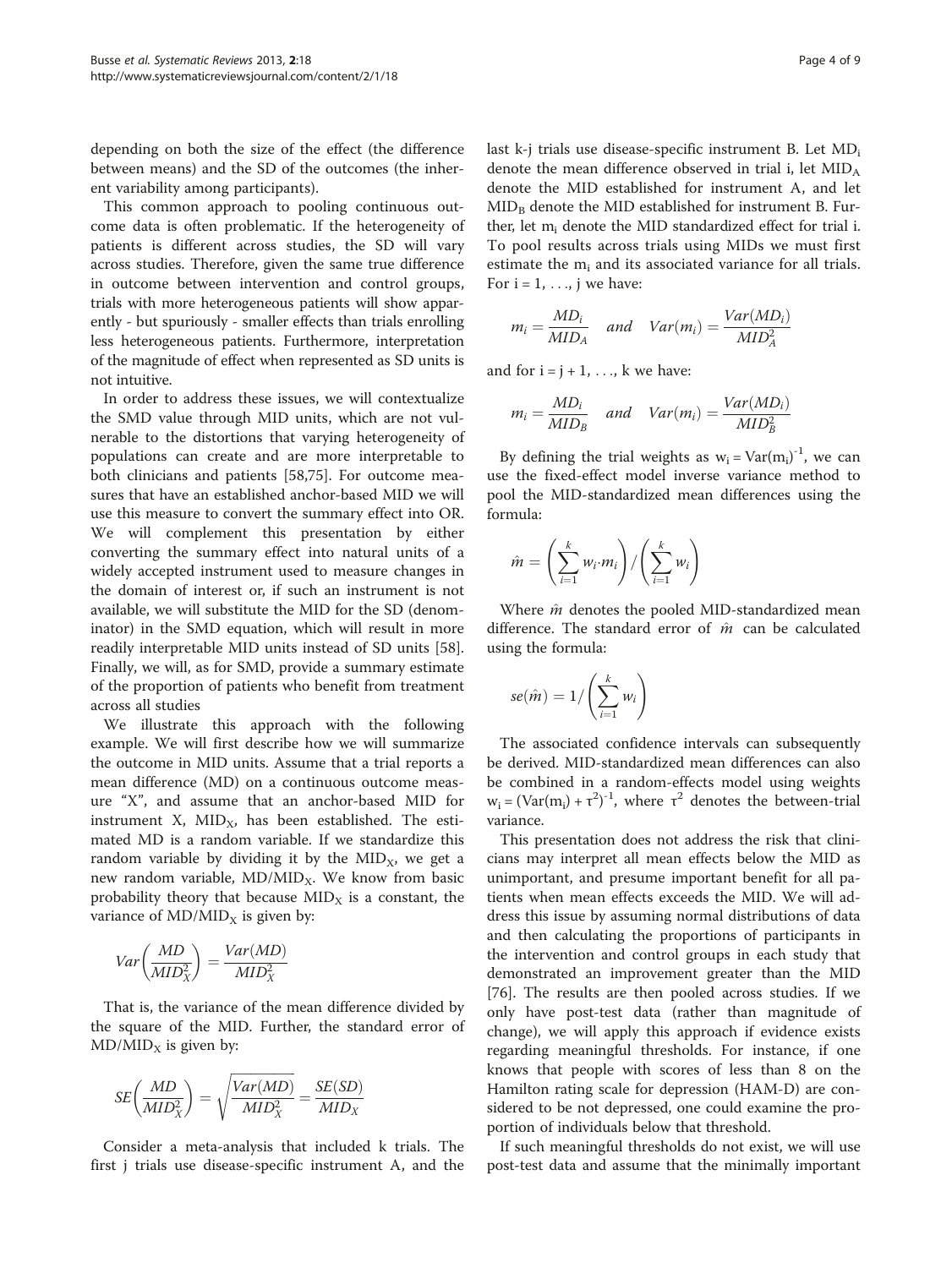change within an individual corresponds, on average, to the minimally important difference between individuals. Making this assumption, one can calculate the difference in the proportion who benefit in intervention and control. To do this, we will take the mean value in the control group plus one MID unit, and calculate the proportion of patients in each group above that threshold.

If an anchor-based MID has not been established for all instruments, we will assume a meta-analysis control group probability  $(p_C)$  and use the SMD to calculate the OR. Specifically, we will construct a conceptual metaanalysis control group with mean  $\mu_C$ , standard deviation  $\sigma_C$ , and group size  $n_C$ , and a conceptual meta-analysis intervention group with mean  $\mu_E$ , standard deviation  $\sigma_E$ , and group size  $n_E$  such that the SMD can be represented as  $SMD = \mu_E - \mu_C$  and  $\sigma_E = \sigma_C = 1$ . We will set  $\mu_C = 0$  and  $\sigma_C = 1$ , and our threshold (T) will be equal to  $\Phi^{-1}(p_C)$ , where  $\Phi^{-1}$  is the inverse standard normal cumulative distribution function. We will then use the derived threshold to calculate the conceptual intervention group probability  $(p_F)$ . The intervention group mean response is assumed to follow a normal distribution with mean SMD and a SD of 1. Thus, the intervention group probability is  $p_E = 1 - \Phi(T - SMD)$ . Having estimated the conceptual meta-analysis control and intervention group probabilities from the pooled SMD, we will calculate the OR as follows:

$$
OR = \frac{p_E(1 - p_C)}{p_C(1 - p_E)}
$$

To calculate the 95% CI, we will use the above formulas substituting the upper and lower bounds of the SMD confidence interval. We will complement this presentation by converting the SMD into natural units of a widely accepted instrument used to measure changes in the domain of interest or, if such an instrument is not available, we will calculate the ratio of means [[58](#page-7-0)].

## Assessment of heterogeneity and subgroup analyses

We will examine heterogeneity of meta-analyses using both a chi-squared test and the  $I^2$  statistic, the percentage of among-study variability that is due to true differences between studies (heterogeneity) rather than sampling error (chance) [[77,78\]](#page-8-0). We have generated the following *a priori* hypotheses to explain variability between studies: (1) interventions will show larger effects among trials enrolling ≥50% patients clearly defined as meeting the American College of Rheumatology (ACR) criteria for fibromyalgia [[1](#page-6-0)] versus trials in which less than 50% of subjects meet the ACR criteria; (2) larger effects in trials of patients in which receipt of disability benefits or involvement in litigation was an exclusion criteria versus those that did not exclude patients on this basis; and (3) studies with greater risk of bias will have larger effects than studies with lower risk of bias. We will perform subgroup analyses on a component-by-component basis if we detect variability within the individual risk of bias components. We will conduct z-tests [\[79](#page-8-0)] to establish if subgroups differ significantly from each other [[80](#page-8-0)].

## Multiple comparison meta-analysis

We will examine the assumptions of similarity (for an indirect treatment comparison) and consistency (for mixed-treatment comparison) before conducting a network meta-analysis. To assess relative effects of competing treatments, we will construct a random effects model within the Bayesian framework using Markov chain Monte Carlo methods in WinBUGS (MRC Biostatistics Unit, Cambridge, UK) [[81](#page-8-0)]. We will model outcomes in every treatment group of every study and specify the relations among the effect sizes across studies [[82\]](#page-8-0). This method combines direct and indirect evidence for any given pair of treatments. We will use the resulting 95% credible intervals (CrIs) to assess treatment effects [[83\]](#page-8-0). We will assess the probability that each treatment was the most efficacious regimen, the second best, the third best, etcetera, by calculating the effect size for each treatment compared with an arbitrary common control group and counting the proportion of iterations of the Markov chain in which each treatment has the highest effect size, the second highest, etcetera. A key assumption behind multiple treatments metaanalysis is that the analyzed network is consistent; that is, that direct and indirect evidence on the same comparisons do not disagree beyond chance. We will locate and estimate inconsistencies by employing a mixed treatment comparisons inconsistency model in the Bayesian framework [\[84\]](#page-8-0).

We will use a recent user's guide published in the Journal of American Medical Association (of which two of our team were authors: KT and GHG) to assess the strength of inferences and credibility of our network meta-analysis [[85\]](#page-8-0). We will use this guide to critically appraise our work in 3 domains and 12 subdomains (Table [1\)](#page-5-0).

## Confidence in pooled estimates of effect

Reviewers will, independently and in duplicate, assess the confidence in effect estimates for all outcomes using the GRADE (Grading of Recommendations, Assessment, Development and Evaluation) rating system [\[86\]](#page-8-0). In the GRADE system of rating quality of evidence for each outcome, randomized trials begin as high quality evidence, but may be rated down by one or more of five categories of limitations: (1) risk of bias, (2) consistency, (3) directness, (4) imprecision, and (5) reporting bias [[80\]](#page-8-0). After considering these categories, the confidence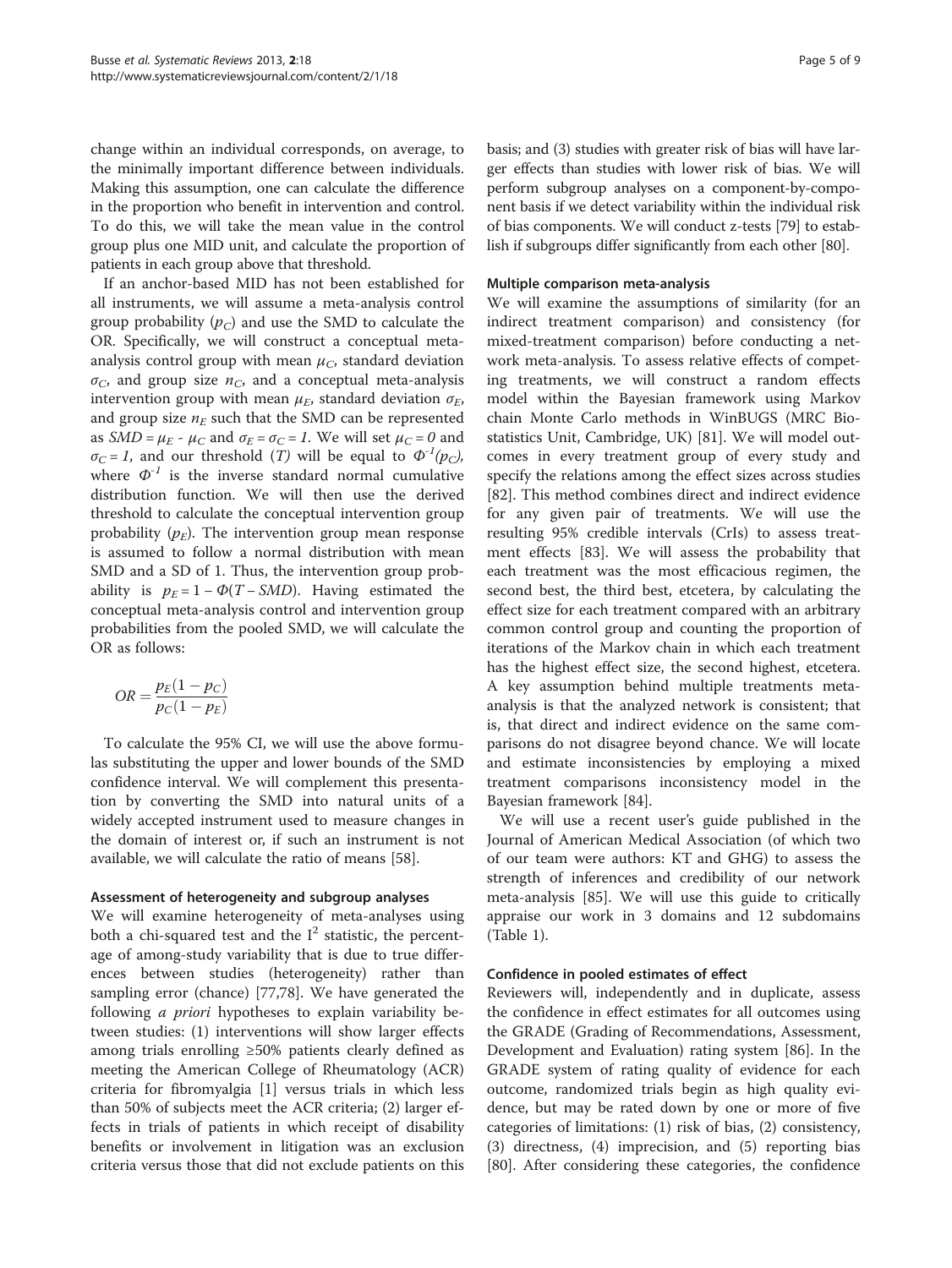| Critical appraisal criteria                     | Specific items                                                                                  |
|-------------------------------------------------|-------------------------------------------------------------------------------------------------|
| A. Are the results of the study valid?          |                                                                                                 |
|                                                 | Did the review explicitly address a sensible clinical question?                                 |
|                                                 | Was the search for relevant studies exhaustive?                                                 |
|                                                 | Were there major biases in the primary studies?                                                 |
| B. What are the results?                        |                                                                                                 |
|                                                 | What was the amount of evidence in the network?                                                 |
|                                                 | Were the results similar from study to study?                                                   |
|                                                 | Were the results consistent in direct and indirect comparisons?                                 |
|                                                 | What were the overall treatment effects and their uncertainty, and how did the treatments rank? |
|                                                 | Were the results robust to sensitivity assumptions and potential biases?                        |
| C. How can I apply the results to patient care? |                                                                                                 |
|                                                 | Were all patient-important outcomes considered?                                                 |
|                                                 | Were all potential treatment options considered?                                                |
|                                                 | Are any postulated subgroup effects credible?                                                   |
|                                                 | What is the overall quality and what are limitations of the evidence?                           |

<span id="page-5-0"></span>Table 1 Critical appraisal guide for a Network Meta-Analysis [[85\]](#page-8-0)

in estimates for each outcome will be categorized as follows: 'high' quality of evidence (we are very confident that the true effect lies close to that of the estimate of the effect); 'moderate' quality of evidence (we are moderately confident in the effect estimate and the true effect is likely to be close to the estimate of the effect, but there is a possibility that it is substantially different); 'low' quality of evidence (our confidence in the effect estimate is limited and the true effect may be substantially different from the estimate of the effect); and 'very low' quality of evidence (we have very little confidence in the effect estimate and the true effect is likely to be substantially different from the estimate of effect) [[86\]](#page-8-0).

We will assess publication bias by visually observing asymmetry of the funnel plot for each outcome. As a rule of thumb [[87\]](#page-8-0), tests for funnel plot asymmetry should be used only when there are at least ten studies included in the meta-analysis. Otherwise the power of the tests is too low to distinguish chance from real asymmetry. We will report our results by type of intervention (for example, psychotherapy, analgesics, antidepressants) and focus on patient-important outcomes. We will report all direct comparison data, and only complement these data with indirect comparison data if the strength of inferences from direct comparisons is similar or less than the strength of inferences from indirect comparisons. If there are no direct comparisons available, we will report indirect comparison data only.

#### Knowledge translation

We plan to create a stakeholder advisory committee with representation from ambulatory health care providers from across Ontario, Canada as well as from key organizations. We will ensure that we have geographically diverse

representation including primary care providers who practice in rural areas of the province. Members of our stakeholder committee will be invited to attend our planning meeting and share their input/advice with members of the review team.

Our team also will engage in an end-of-study knowledge translation workshop. The purpose of this activity will be to share our findings with key relevant stakeholders (researchers, clinicians and decision-makers) in order to identify future opportunities for dissemination, beyond traditional peer-reviewed publications, with our stakeholders, discuss how to maximize uptake of our findings in patient education and clinical practice, and determine future research directions. The overall goal of the workshop is to develop an agenda that will establish directions to develop and implement our research findings into practice.

The following strategies will be used to promote awareness of the stakeholder meeting findings according to the Ottawa Model of Research Use in which information is tailored to specific audiences: (1) distribution of findings to all involved participants for further input, sharing within their organization, and for sharing with their own stakeholders via newsletter, web site, or other methods; (2) presentation at relevant peer-reviewed and community conferences; and (3) publication in an opensource peer-reviewed journal. We anticipate that this meeting will identify new areas of inquiry for research and practice, such as the development of new educational tools for patients and clinicians. We also anticipate that new collaborations and networks will be created that will support the identified work going forward. Any groups identified through the meeting will be included as part of the report back to the stakeholders in order to broadly disseminate the findings.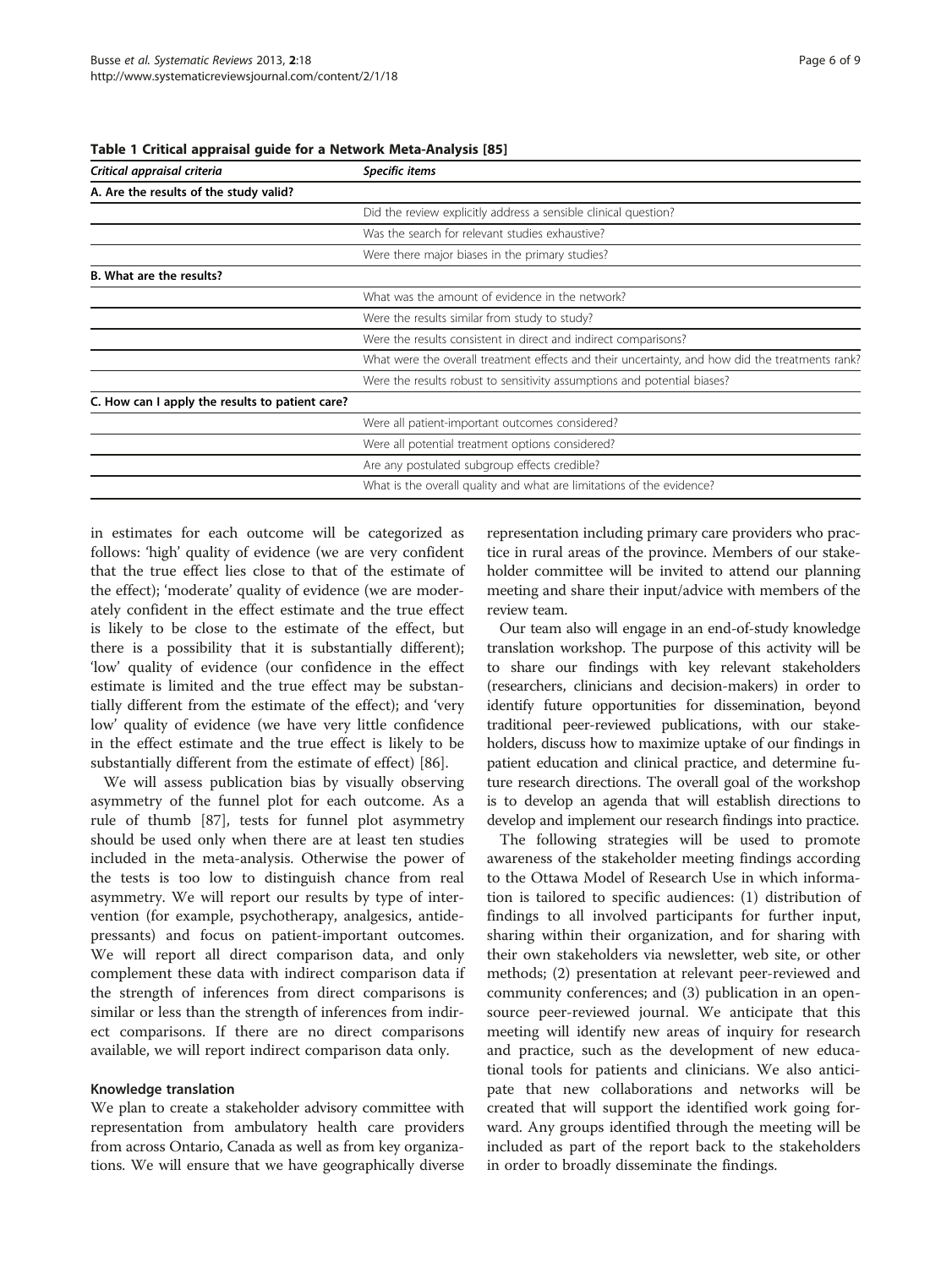#### <span id="page-6-0"></span>**Discussion**

Our review will evaluate all treatments for fibromyalgia, provide relative effectiveness of treatments, and evaluate the quality of the evidence in a thorough and consistent manner using the GRADE approach [\[88-90](#page-8-0)]. Additionally, many existing reviews focus on surrogate outcomes, such as number of tender points, stiffness, range of motion, or laboratory values; we will prioritize patientimportant outcomes such as function and quality of life. The results of our systematic review will be of interest to a broad audience including patients diagnosed with fibromyalgia, health professionals managing fibromyalgia, employers, human resource professionals, insurers/ compensation boards, and labor groups. Our review will facilitate evidence-based management of patients with fibromyalgia, identify key areas for future research, and provide a framework for conducting large systematic reviews involving indirect comparisons.

## Additional files

[Additional file 1: Appendix A.](http://www.biomedcentral.com/content/supplementary/2046-4053-2-18-S1.doc) Search Strategy. [Additional file 2: Appendix B.](http://www.biomedcentral.com/content/supplementary/2046-4053-2-18-S2.doc) Data Abstraction Forms.

#### Abbreviations

CrIs: Credible intervals; GRADE: Grading of Recommendations, Assessment, Development and Evaluation; MD: Mean difference; MID: Minimally important difference; OR: Odds ration; RCTs: Randomized controlled trials; SD: Standard deviation; SMD: Standardized mean difference; WMD: Weighted mean difference.

#### Competing interests

JWB acts as a consultant to Prisma Health Canada, a private incorporated company funded by employers and insurers that consults on and manages long-term disability claims. All other authors report no conflicts of interest.

#### Authors' contributions

JWB, KT and GHG conceived the study design. JWB and SE completed the first draft of the manuscript. All authors reviewed several drafts of the manuscript and approved the final version.

#### Acknowledgements

This systematic review is funded by a Canadian Institutes of Health Research Knowledge Synthesis Grant. The development of this protocol was funded in-part by a grant from the Ontario Chiropractic Association. JWB is supported by a New Investigator Award from the Canadian Institutes of Health Research and Canadian Chiropractic Research Foundation. SE is supported by a Canadian Institutes of Health Research Doctoral Award. JJR is supported by an award from the NCMIC Foundation.

#### Author details

<sup>1</sup>Department of Anesthesia, McMaster University, 1200 Main Street West, Hamilton, Ontario L8S 4K1, Canada. <sup>2</sup>Department of Clinical Epidemiology and Biostatistics, McMaster University, 1200 Main Street West, Hamilton, Ontario L8S 4K1, Canada. <sup>3</sup>Canadian Memorial Chiropractic College, 6100 Leslie Street, Toronto, Ontario M2H 3J1, Canada. <sup>4</sup>Faculty of Medicine, University of Toronto, 1 Kings College Circle, Toronto, Ontario M5S 1A8, Canada. <sup>5</sup>Faculty of Kinesiology and Health Studies, University of Regina, 3737 Wascana Parkway, Regina, Saskatchewan S4S 0A2, Canada. <sup>6</sup>School of Rehabilitation Sciences, McMaster University, 1400 Main Street West, Hamilton, Ontario L8S 1C7, Canada. <sup>7</sup>German Hospital, Av. Pueyrredón 1640 (C1118 AAT), Buenos Aires, Argentina. <sup>8</sup>Department of Family Medicine, McMaster University, McMaster Innovation Park, 175 Longwood Road South,

Hamilton, Ontario L8P 0A1, Canada. <sup>9</sup> Department of Orthopaedic Surgery, Academic Medical Center, Meibergdreef 9, 1105, Amsterdam-Zuidoost, the Netherlands. <sup>10</sup>Ontario Chiropractic Association, 20 Victoria Street, Suite 200, Toronto, Ontario M5C 2N8, Canada. <sup>11</sup>The Institute for Work & Health, 481 University Avenue, Toronto, Ontario M5G 2E9, Canada. 12Dalla Lana School of Public Health, University of Toronto, 6th floor, 155 College Street, Toronto, Ontario M5T 3M7, Canada. 13Stanford Prevention Research Center, Stanford University School of Medicine, 1265 Welch Road, Stanford, CA 94305-5411, USA. 14Knowledge and Evaluation Research Unit, Divisions of Endocrinology and Diabetes and Health Care and Policy Research, Mayo Clinic, 200 First Street SW, Rochester, MN 55905, USA. <sup>15</sup>Faculty of Health Sciences, McMaster University, 1280 Main Street West, Hamilton, Ontario L8S 4K1, Canada. 162nd Department of Internal Medicine, Jagiellonian University Medical College, ul Skawinska 8, 31-066, Kraków, Poland. 17Polish Institute of Evidence Based Medicine, ul. Krakowska 41, 31-066, Kraków, Poland. <sup>18</sup>Academy of Swiss Insurance Medicine, University Hospital Basel, Schanzenstrasse 55, 4031, Basel, Switzerland.

#### Received: 25 January 2013 Accepted: 22 February 2013 Published: 13 March 2013

#### References

- 1. Wolfe F, Smythe HA, Yunus MB, Bennett RM, Bombardier C, Goldenberg DL, Tugwell P, Campbell SM, Abeles M, Clark P, Fam AG, Farber SJ, Fiechtner JJ, Franklin CM, Gatter RA, Hamaty D, Lessard J, Lichtbroun AS, Masi AT, McCain GA, Reynolds WJ, Romano TJ, Russell IJ, Sheon RP: The American College of Rheumatology 1990 Criteria for the Classification of Fibromyalgia. Report of the Multicenter Criteria Committee. Arthritis Rheum 1990, 33:160–172.
- 2. Wolfe F, Ross K, Anderson J, Russell IJ, Hebert L: The prevalence and characteristics of fibromyalgia in the general population. Arthritis Rheum 1995, 38:19–28.
- 3. Assumpção A, Cavalcante AB, Capela CE, Sauer JF, Chalot SD, Pereira CA, Marques AP: Prevalence of fibromyalgia in a low socioeconomic status population. BMC Musculoskelet Disord 2009, 10:64.
- 4. Branco JC, Bannwarth B, Failde I, Abello Carbonell J, Blotman F, Spaeth M, Saraiva F, Nacci F, Thomas E, Caubère JP, Le Lay K, Taieb C, Matucci-Cerinic M: Prevalence of fibromyalgia: a survey in five European countries. Semin Arthritis Rheum 2010, 39:448–453.
- 5. Carmona L, Ballina J, Gabriel R, Laffon A, on behalf of the EPISER Study Group: The burden of musculoskeletal diseases in the general population of Spain: results from a national survey. Ann Rheum Dis 2001, 60:1040–1045.
- 6. Cöster L, Kendall S, Gerdle B, Henriksson C, Henriksson KG, Bengtsson A: Chronic widespread musculoskeletal pain. A comparison of those who meet criteria for fibromyalgia and those who do not. Eur J Pain 2008, 12:600–610.
- Salaffi F, De Angelis R, Grassi W, MArche Pain Prevalence INvestigation Group (MAPPING) study: Prevalence of musculoskeletal conditions in an Italian population sample: results of a regional community-based study. I. The MAPPING study. Clin Exp Rheumatol 2005, 23:819-828.
- 8. White KP, Speechley M, Harth M, Ostbye T: The London Fibromyalgia Epidemiology Study: the prevalence of fibromyalgia syndrome in London, Ontario. J Rheumatol 1999, 26:1570–1576.
- Nöller V, Sprott H: Prospective epidemiological observations on the course of the disease in fibromyalgia patients. J Negat Results Biomed 2003, 2:4–9.
- 10. Wolfe F, Anderson J, Harkness D, Bennett RM, Caro XJ, Goldenberg DL, Russell IJ, Yunus MB: Health status and disease severity in fibromyalgia: results of a six-center longitudinal study. Arthritis Rheum 1997, 40:1571–1579.
- 11. Ledingham J, Doherty S, Doherty M: Primary fibromyalgia syndrome An outcome study. Br J Rheumatol 1993, 32:139–142.
- 12. Wolfe F, Anderson J, Harkness D, Bennett RM, Caro XJ, Goldenberg DL, Russell IJ, Yunus MB: Work and disability status of persons with fibromyalgia. J Rheumatol 1997, 24:1171–1178.
- 13. Martinez JE, Ferraz MB, Sato EI, Atra E: Fibromyalgia versus rheumatoid arthritis: a longitudinal comparison of the quality of life. J Rheumatol 1995, 22:270–274.
- 14. Sharpe M, Mayou R, Seagroatt V, Surawy C, Warwick H, Bulstrode C, Dawber R, Lane D: Why do doctors find some patients difficult to help? Q J Med 1994, 87:187–193.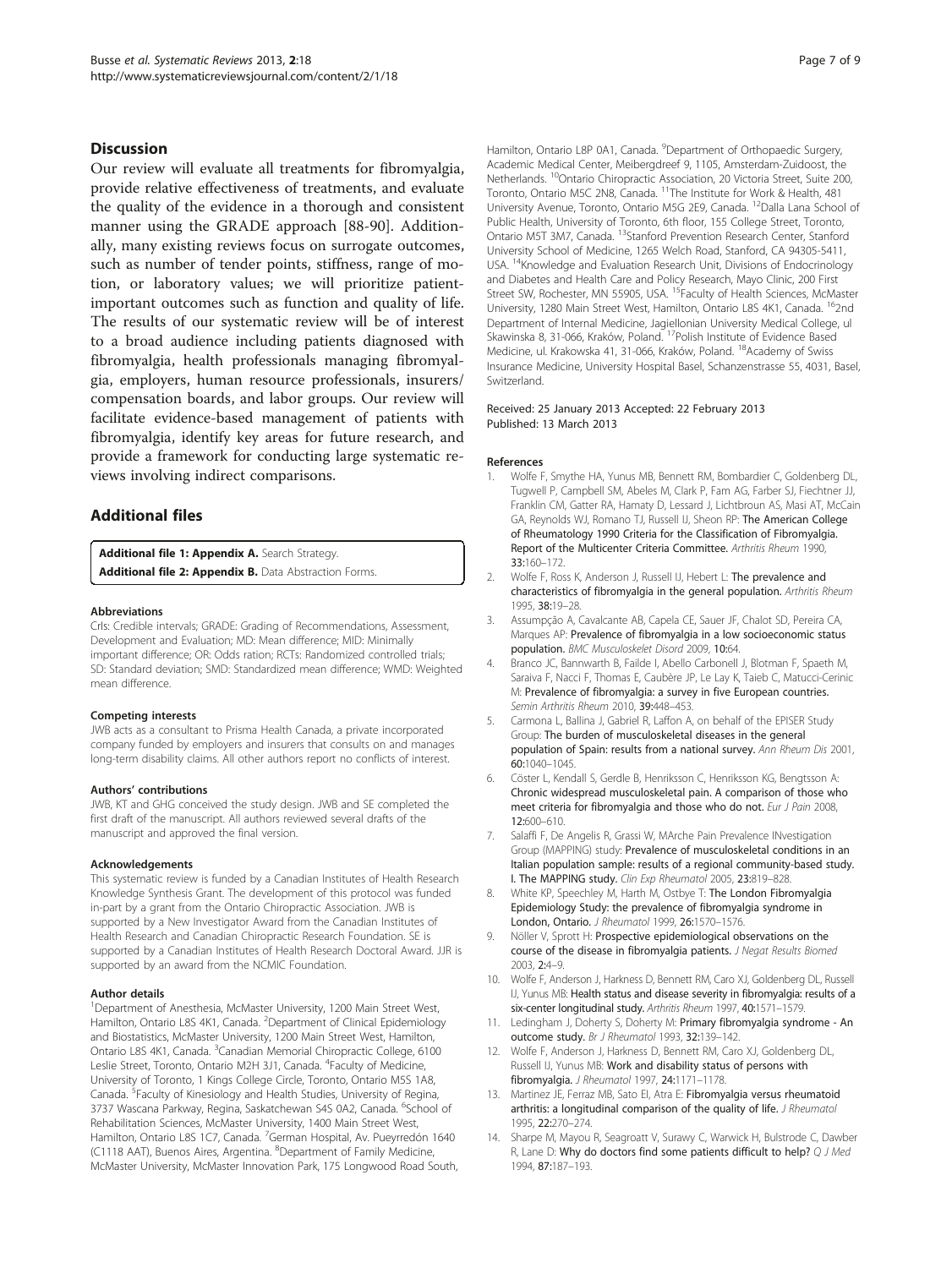- <span id="page-7-0"></span>15. Hartz AJ, Noyes R, Bentler SE, Damiano PC, Willard JC, Momany ET: Unexplained symptoms in primary care: perspectives of doctors and patients. Gen Hosp Psychiatry 2000, 22:144-152.
- 16. Reid S, Whooley D, Crayford T, Hotopf M: Medically unexplained symptoms - GPs' attitudes towards their cause and management. Fam Pract 2001, 18:519–523.
- 17. Alegre DM, Alejandra-Pereda C, Betina-Nishishinya M, Rivera J: Systematic review of pharmacologic treatment in fibromyalgia. Medicina Clinica 2005, 125:784–787.
- 18. Arnold B, Häuser W, Bernardy K, Brückle W, Friedel E, Köllner V, Kühn-Becker H, Richter M, Weigl M, Weiss T, Offenbächer M: Multicomponent therapy for treatment of fibromyalgia syndrome. Schmerz 2008, 22:334–338.
- 19. Busch AJ, Schachter CL, Peloso PM: Fibromyalgia and exercise training: a systematic review of randomized clinical trials. Phys Ther Rev 2001, 6:287–306.
- 20. Busch AJ, Schachter CL, Overend TJ, Peloso PM, Barber KA: Exercise for fibromyalgia: a systematic review. J Rheumatol 2008, 35:1130–1144.
- 21. Ernst E: Chiropractic treatment for fibromyalgia: a systematic review. Clin Rheumatol 2009, 28:1175–1178.
- 22. Garcia-Campayo J, Magdalena J, Magallón R, Fernández-García E, Salas M, Andrés E: A meta-analysis of the efficacy of fibromyalgia treatment according to level of care. Arthritis Res Ther 2008, 10:R81.
- 23. Goldenberg DL, Burckhardt C, Crofford L: Management of fibromyalgia syndrome. JAMA 2004, 292:2388–2395.
- 24. Häuser W, Bernardy K, Uçeyler N, Sommer C: Treatment of fibromyalgia syndrome with gabapentin and pregabalin - A meta-analysis of randomized controlled trials. Pain 2009, 145:69–81.
- 25. Häuser W, Bernardy K, Arnold B, Offenbächer M, Schiltenwolf M: Efficacy of multicomponent treatment in fibromyalgia syndrome: a meta-analysis of randomized controlled clinical trials. Arthritis Rheum 2009, 61:216–224.
- 26. Häuser W, Bernardy K, Uçeyler N, Sommer C: Treatment of fibromyalgia syndrome with antidepressants: a meta-analysis. JAMA 2009, 301:198–209.
- 27. Jones KD, Adams D, Winters-Stone K, Burckhardt CS: A comprehensive review of 46 exercise treatment studies in fibromyalgia (1988–2005). Health Qual Life Outcomes 2006, 4:67.
- 28. Langhorst J, Häuser W, Irnich D, Speeck N, Felde E, Winkelmann A, Lucius H, Michalsen A, Musial F: Alternative and complementary therapies in fibromyalgia syndrome. Schmerz 2008, 22:324–333.
- 29. Martin-Sanchez E, Torralba E, Díaz-Domínguez E, Barriga A, Martin JL: Efficacy of acupuncture for the treatment of fibromyalgia: systematic review and meta-analysis of randomized trials. Open Rheumatol 2009, 3:25–29.
- 30. Mayhew E, Ernst E: Acupuncture for fibromyalgia–a systematic review of randomized clinical trials. Rheumatology 2007, 46:801–804.
- 31. McVeigh JG, McGaughey H, Hall M, Kane P: The effectiveness of hydrotherapy in the management of fibromyalgia syndrome: a systematic review. Rheumatol Int 2008, 29:119–130.
- 32. Nishishinya B, Urrútia G, Walitt B, Rodriguez A, Bonfill X, Alegre C, Darko G: Amitriptyline in the treatment of fibromyalgia: a systematic review of its efficacy. Rheumatology (Oxford) 2008, 47:1741–1746.
- 33. Oliver K, Cronan TA, Walen HR: A review of multidisciplinary interventions for fibromyalgia patients: where do we go from here? J Muscoskel Pain 2001, 9:63–80.
- 34. Schiltenwolf M, Häuser W, Felde E, Flügge C, Häfner R, Settan M, Offenbächer M: Physiotherapy, exercise and strength training and physical therapies in the treatment of fibromyalgia syndrome. Schmerz 2008, 22:303–312.
- 35. Schneider M, Vernon H, Ko G, Lawson G, Perera J: Chiropractic management of fibromyalgia syndrome: a systematic review of the literature. J Manipulative Physiol Ther 2009, 32:25–40.
- 36. Sim J, Adams N: Systematic review of randomized controlled trials of nonpharmacological interventions for fibromyalgia. Clin J Pain 2002, 18:324–336.
- 37. Sommer C, Häuser W, Berliner M, Brückle W, Ehlers S, Mönkemöller K, Moradi B, Petzke F, Uçeyler N, Wörz R, Winter E, Nutzinger DO: Pharmacological treatment of fibromyalgia syndrome. Schmerz 2008, 22:313–323.
- 38. Sultan A, Gaskell H, Derry S, Moore RA: Duloxetine for painful diabetic neuropathy and fibromyalgia pain: systematic review of randomised trials. BMC Neurol 2008, 8:29.
- 39. Thieme K, Häuser W, Batra A, Bernardy K, Felde E, Gesmann M, Illhardt A, Settan M, Wörz R, Köllner V: Psychotherapy in patients with fibromyalgia syndrome. Schmerz 2008, 22:295–302.
- 40. Thomas E, Blotman F: Are antidepressants effective in fibromyalgia? Joint Bone Spine 2002, 69:531–533.
- 41. Tofferi JK, Jackson JL, O'Malley PG: Treatment of fibromyalgia with cyclobenzaprine: A meta-analysis. Arthritis Rheum 2004, 51:9–13.
- 42. Uceyler N, Hauser W, Sommer C: A systematic review on the effectiveness of treatment with antidepressants in fibromyalgia syndrome. Arthritis Rheum 2008, 59:1279–1298.
- 43. Arnold LM, Keck PE Jr, Welge JA: Antidepressant treatment of fibromyalgia. A meta-analysis and review. Psychosomatics 2000, 41:104–113.
- 44. Hadhazy VA, Ezzo J, Creamer P, Berman BM: Mind-body therapies for the treatment of fibromyalgia. A systematic review. J Rheumatol 2000, 27:2911–2918.
- 45. Karjalainen K, Malmivaara A, van Tulder M, Roine R, Jauhiainen M, Hurri H, Koes B: Multidisciplinary rehabilitation for fibromyalgia and musculoskeletal pain in working age adults. Cochrane Database Syst Rev 2000, 2, CD001984.
- 46. Merchant RE, Andre CA: A review of recent clinical trials of the nutritional supplement Chlorella pyrenoidosa in the treatment of fibromyalgia, hypertension, and ulcerative colitis. Altern Ther Health Med 2001, 7:79–91.
- 47. O'Malley PG, Jackson JL, Santoro J, Tomkins G, Balden E, Kroenke K: Antidepressant therapy for unexplained symptoms and symptom syndromes. J Fam Pract 1999, 48:980–990.
- 48. O'Malley PG, Balden E, Tomkins G, Santoro J, Kroenke K, Jackson JL: Treatment of fibromyalgia with antidepressants: a meta-analysis. J Gen Intern Med 2000, 15:659–666.
- 49. Offenbächer M, Stucki G: Physical therapy in the treatment of fibromyalgia. Scand J Rheumatol 2000, 113:78–85.
- 50. Rossy LA, Buckelew SP, Dorr N, Hagglund KJ, Thayer JF, McIntosh MJ, Hewett JE, Johnson JC: A meta-analysis of fibromyalgia treatment interventions. Ann Behav Med 1999, 21:180–191.
- 51. Nüesch E, Häuser W, Bernardy K, Barth J, Jüni P: Comparative efficacy of pharmacological and non-pharmacological interventions in fibromyalgia syndrome: network meta-analysis. Ann Rheum Dis 2012, Jun 27 [Epub ahead of print].
- 52. Choy E, Marshall D, Gabriel ZL, Mitchell SA, Gylee E, Dakin HA: A systematic review and mixed treatment comparison of the efficacy of pharmacological treatments for fibromyalgia. Semin Arthritis Rheum 2011, 41:335–345.
- 53. Häuser W, Sarzi-Puttini P, Tölle TR, Wolfe F: Placebo and nocebo responses in randomised controlled trials of drugs applying for approval for fibromyalgia syndrome treatment: systematic review and meta-analysis. Clin Exp Rheumatol 2012, Nov 8 [Epub ahead of print].
- 54. Hauser W, Bernardy K, Arnold B, Offenbächer M, Schiltenwolf M: Efficacy of multicomponent treatment in fibromyalgia syndrome: a meta-analysis of randomized controlled clinical trials. Arthritis Rheum 2009, 61:216–224.
- 55. Jadad AR, Moore RA, Carroll D, Jenkinson C, Reynolds DJ, Gavaghan DJ, McQuay HJ: Assessing the quality of reports of randomized clinical trials: Is blinding necessary? Cont Clin Trials 1996, 17:1–12.
- 56. Berger VW: Is the Jadad Score the Proper Evaluation of Trials? J Rheumatol 2006, 33:1710–1712.
- 57. Sedrakyan A, Shih C: Improving depiction of benefits and harms: analyses of studies of well-known therapeutics and review of high-impact medical journals. Med Care 2007, 45(Suppl 2):S23–S28.
- 58. Thorlund K, Walter SD, Johnston BC, Furukawa TA, Guyatt GH: Pooling health-related quality of life outcomes in meta-analysis - a tutorial and review of methods for enhancing interpretability. Res Synth Meth 2012, 2:188–203.
- 59. Guyatt G, Oxman AD, Akl EA, Kunz R, Vist G, Brozek J, Norris S, Falck-Ytter Y, Glasziou P, DeBeer H, Jaeschke R, Rind D, Meerpohl J, Dahm P, Schünemann HJ: GRADE guidelines: 1. Introduction-GRADE evidence profiles and summary of findings tables. J Clin Epidemiol 2011, 64:383-394.
- 60. Bucher HC, Guyatt GH, Griffith LE, Walter SD: The results of direct and indirect treatment comparisons in meta-analysis of randomized controlled trials. J Clin Epidemiol 1997, 50:683-691.
- 61. Glenny AM, Altman DG, Song F, Sakarovitch C, Deeks JJ, D'amico R, Bradburn M, Eastwood AJ, International Stroke Trial Collaborative Group: Indirect comparisons of competing interventions. Health Technol Assess 2005, 9:1–134. iii-iv.